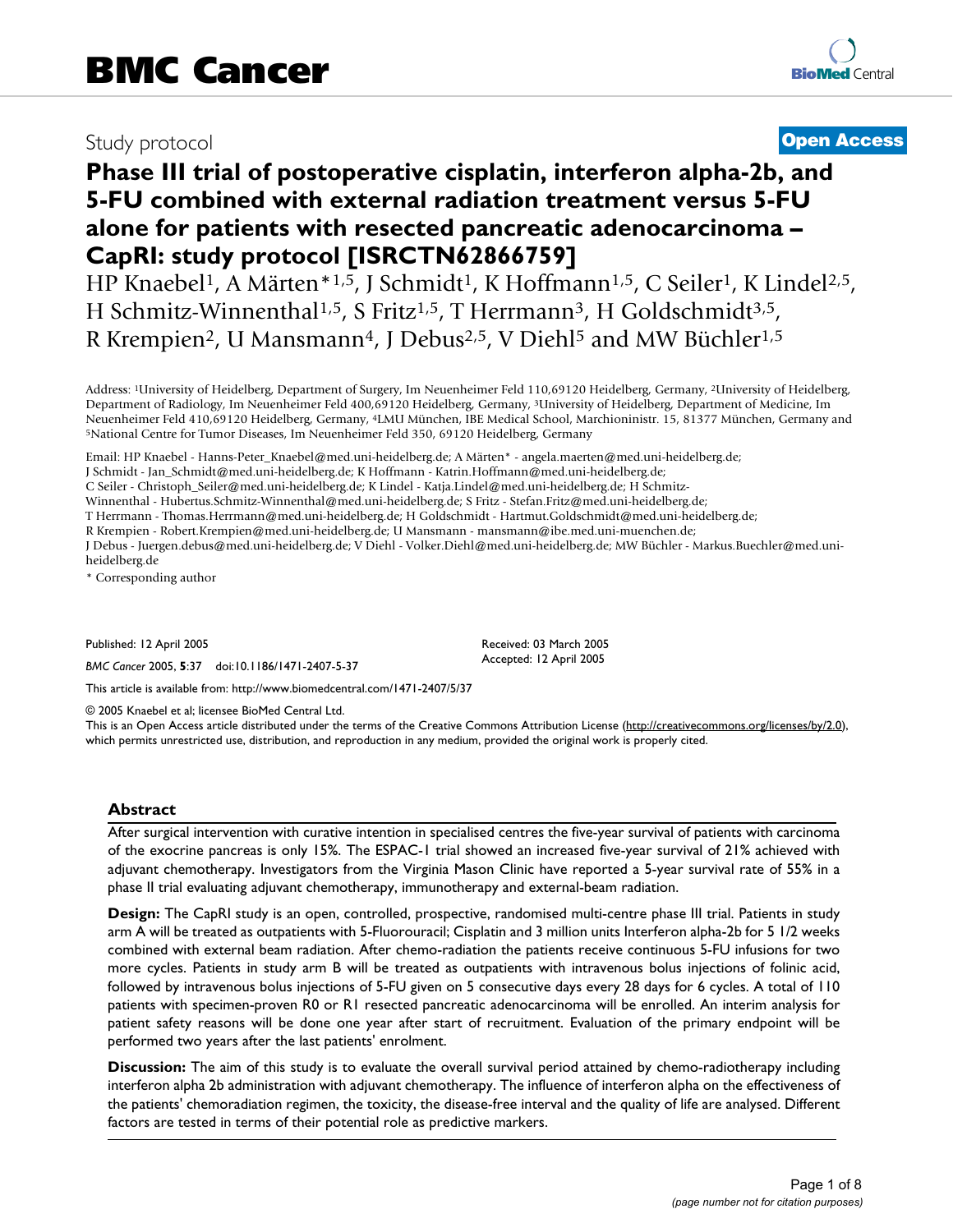# **Background**

Only 10–20% of patients with pancreatic cancer can be resected with curative intent at the time of diagnosis. Loco-regional recurrence and/or metastatic disease develop in the majority of patients who undergo pancreatic resection. Relapse occurs within 9–15 months after initial presentation and patients have median life expectancies of only 12–15 months without adjuvant therapy. The 5-year survival rate of patients with resected pancreatic adenocarinoma is approximately 20% [1]. The statistics for the 80 to 90 % of patients who present with locally advanced and metastatic pancreatic cancer are even more dismal. Rarely do such patients achieve a complete response to treatment; median survival is 5–10 months and 5-year survival is near zero [2].

There is very little randomised data on adjuvant therapy for pancreatic carcinoma. The ESPAC-1 trial assessed the role of adjuvant therapy in a randomized study. 548 patients were enrolled in Europe in this first large randomized trial. There was evidence that adjuvant chemotherapy brought survival benefits. The five-year survival rate was 21 percent among patients who received chemotherapy [3].

In 1995 a phase II trial was initiated by the Virginia Mason Clinic, Seattle, USA combining pancreaticoduodenectomy and adjuvant therapy with 5-FU, cisplatin, interferon alpha and radiation therapy. Picozzi et al. reported treatment and results in a series of 43 patients with highrisk resected pancreatic adenocarcinoma (84% node positive, 19% margin positive). After a median follow-up period of 32 months the 2-year survival rate was 64% and the 5-year survival rate was 55% [4]. The overall recurrence rate was 12% of which 80% occurred within 2 years after surgery [5].

Since the Virginia Mason group reported such encouraging results in improving survival periods, there has been considerable interest in gaining increased experience with this therapy combination in an effort to confirm results and evaluate the toxicity profile of a modified version of this regimen.

Radio-sensitising properties of 5-FU (5-fluorouracil) and cisplatin are well known. The incorporation of interferon alpha-2b into a combined modality treatment program seems to offer a number of theoretical advantages. These include: 1) the radio-sensitisation effects of interferon alpha-2b and 5-FU perhaps synergistically [6]; 2) enhanced 5-FU based bio-availability; 3) a synergistic inhibition of pyrimidine metabolism with 5-FU; and 4) an independent immunomodulatory effect of interferon alpha-2b [7]. 5-FU and interferon alpha-2b have been used together to advantage in several cancer settings, but not as part of a combined modality program [8]. Cisplatin also has a radio-sensitising effect and shares similar properties of cytotoxic synergy with interferon alpha-2b and 5- FU in both experimental and clinical cancer systems [9]. In a previous study we were able to demonstrate in vitro that interferon alpha has direct inhibitory properties and that it reduces the enhanced proliferation rate and VEGF secretion after a single treatment with cisplatin [10]. The use of interferon alpha-2b, 5-FU and cisplatin together thus might represent a kind of "combination radiosensitizer" analogous to combination chemotherapy potentially useful in the treatment of pancreaticobiliary cancers, especially from the standpoint of local control.

# **Design**

# *Trial organization*

CapRI has been designed by the Department of Surgery, University of Heidelberg. The trial is carried out by the National Centre for Tumourdiseases (NCT). The NCT is a multidisciplinary clinical and basic research group as well as comprehensive cancer centre of the Medical School of the University of Heidelberg that has been founded to improve care and research for cancer patients. The trial is sponsored by the Manfred-Lautenschläger-Foundation. The sponsor is not involved in the database management and has no access to the randomisation code.

#### *Coordination*

The trial is co-ordinated by the Surgical Department in cooperation with the National Centre for Tumourdiseases (NCT) at the University of Heidelberg. The Dept. of Surgery is responsible for overall trial management, trial registration (International Standard Randomised Controlled Trial Number (ISRCTN 62866759), [http://www.control](http://www.controlled-trials.com) [led-trials.com\)](http://www.controlled-trials.com), database management, quality assurance including monitoring, reporting and for the scientific program of all trial related meetings.

#### *Investigators*

Patients will be recruited by the Department of Surgery at the University of Heidelberg. Due to the multi-modal nature of the trial, all investigators are experienced oncologists from the fields of hematology/oncology, radiation oncology and general surgery at the University of Heidelberg co-operating in this trial.

#### *Adverse events committee*

This committee consists of 3 independent physicians (medical oncologist, radiation oncologist and surgeon) and decides on the final diagnostic classification of critical clinical events. For all serious adverse events the documentation and relevant patient data are verified by the coordinating personnel before submitting the data to the Adverse Events Committee for diagnostic classification.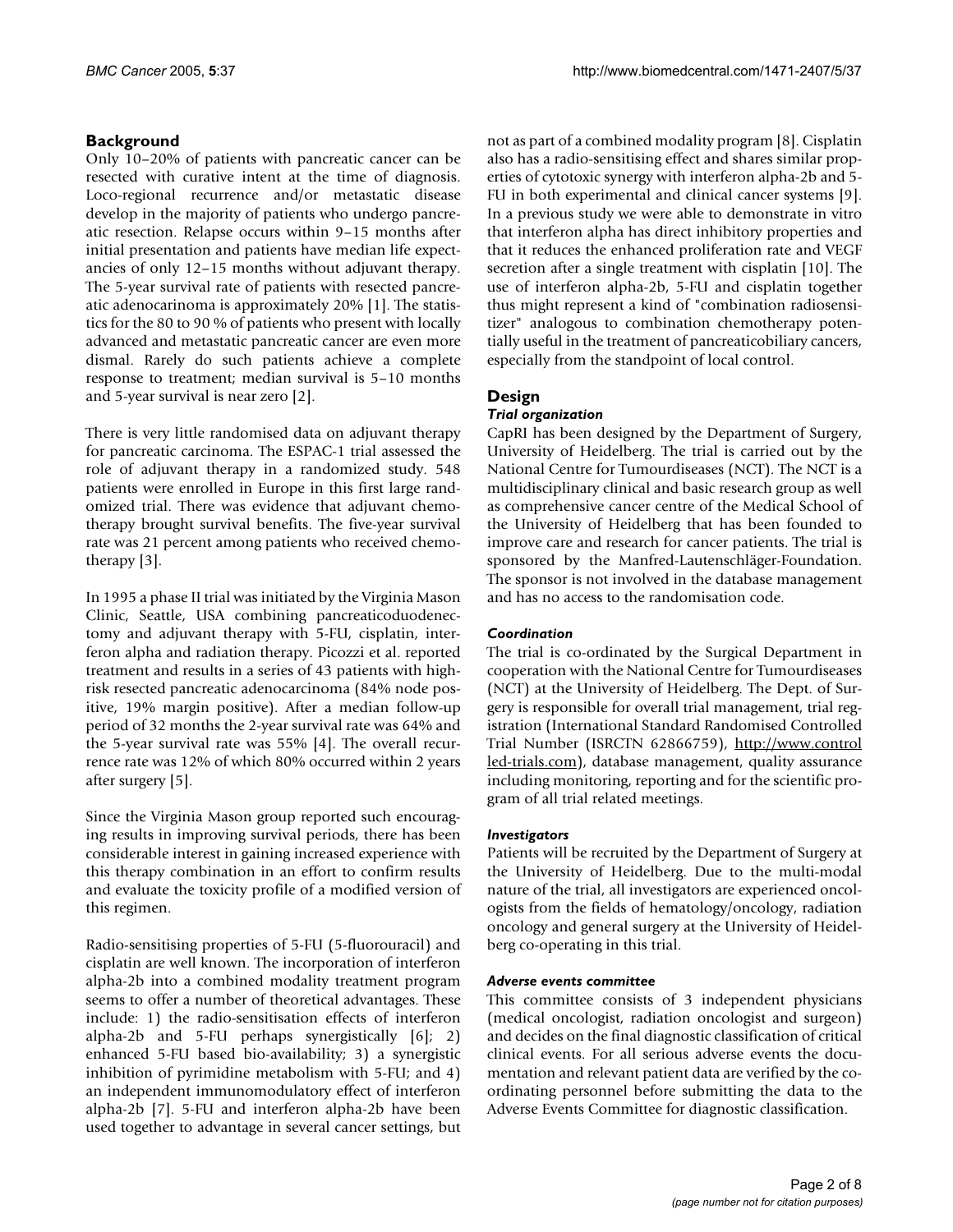Analysis of safety related data is performed with respect to frequency of:

- Serious Adverse Events and Adverse Events stratified by body-system
- Adverse Events stratified by severity
- Adverse Events stratified by causality.

Patient toxicities will be assessed using the NCI Common Toxicity Criteria (CTC). Toxicity will be evaluated pretreatment, weekly during chemoradiation/ chemotherapy, prior to each course of infusional 5-FU and at followup. Unacceptable toxicity is defined as unpredictable, or irreversible Grade 4 toxicity. Decisions regarding weekly chemoradiation treatment and chemotherapy doseadjustment will be made using the guidelines below and based on hematological parameters (ANC and platelets) monitored weekly during chemoradiation before each dose of cisplatin.

# *Medication supply*

All chemotherapeutic and immunotherapeutic agents are prepared and provided by the pharmacy of the University Hospital Heidelberg. Medication will be prepared for each patient specifically and delivered just prior to administration to the NCT.

#### *On-site monitoring*

During recruitment of patients monitoring on site is performed according to good clinical practice (GCP) guidelines. The monitoring for this trial will be performed by a monitor from a Clinical Research Organisation (CRO) who is not involved in the trial or in completion of the case report form (CRF). The data management will be performed by an independent medical documentalist from the Institute for Medical Bioinformatics, University of Heidelberg. The medical monitoring will be done by two independent oncologists not involved in conducting this trial.

# *Ethics, informed consent and safety*

The final protocol was approved by the ethics committee of the University of Heidelberg, Medical School (L-042/ 2003). This study complies with the Helsinki Declaration in its recent German version, the Medical Association's professional code of conduct, the principles of Good Clinical Practice (GCP) guidelines and the Federal Data Protection Act. The trial will also be carried out in keeping with local legal and regulatory requirements. The medical secrecy and the Federal Data Protection Act will be followed.

Written informed consent is obtained from each patient in oral and written form before inclusion in the trial and the nature, scope, and possible consequences of the trial have been explained by a physician. The investigator will not undertake any measures specifically required only for the clinical trial until valid consent has been obtained.

# *Patient selection*

CapRI focuses on hospitalised patients over 18 years of age treated with pancreatic head resection for pancreatic adenocarcinoma during an 18-month period started in August 2004. Men and women over eighteen years of age with biopsy-proven completely resected (R0 or R1) pancreatic adenocarcinoma of the pancreatic head or uncinate process will be screened for participation in the study. A detailed overview of all eligibility criteria is given in Table 2.

# *Study design*

The CapRI study is designed as an open, controlled, prospective, randomised potentially multi-centre trial meant to evaluate the post-operative overall survival of patients with pancreatic adenocarcinoma receiving chemo-radiotherapy including interferon alpha 2b administration compared with adjuvant chemotherapy. The treatment is offered to a heterogeneous group of people under clinical circumstances, covering a wide age range, for both sexes and with heterogeneous characteristics / co-morbidities.

One year after inclusion of the first patient an interim analysis will be performed. If at this time point there is already a significant difference between both groups favouring the Virginia Mason scheme ( $p < 0.001$ ) group B (5-FU/Folinic acid) will be stopped and replaced by group C (chemoradiation without interferon alpha). This group will help to define the possibly deciding influence of interferon alpha on the effectiveness of the Virginia Mason treatment protocol. Addition of group C to the study would be the matter of a separate study amendment. The study design will not be changed prior to agreement of the ethics committee.

# *Study objectives*

The primary objective is to compare the overall survival at two years postoperatively between two different methods of adjuvant treatment: therapy with 5-FU, cisplatin, interferon alpha 2b combined with radiation and the standard treatment from the ESPAC-1-Trial with 5-FU plus folinic acid.

Secondary objectives are to determine the role and the mechanism of interferon alpha 2b in patient's chemoradiation regimen, the toxicity, the disease-free interval and the quality of life. Different factors are tested in terms of their potential role as predictive markers.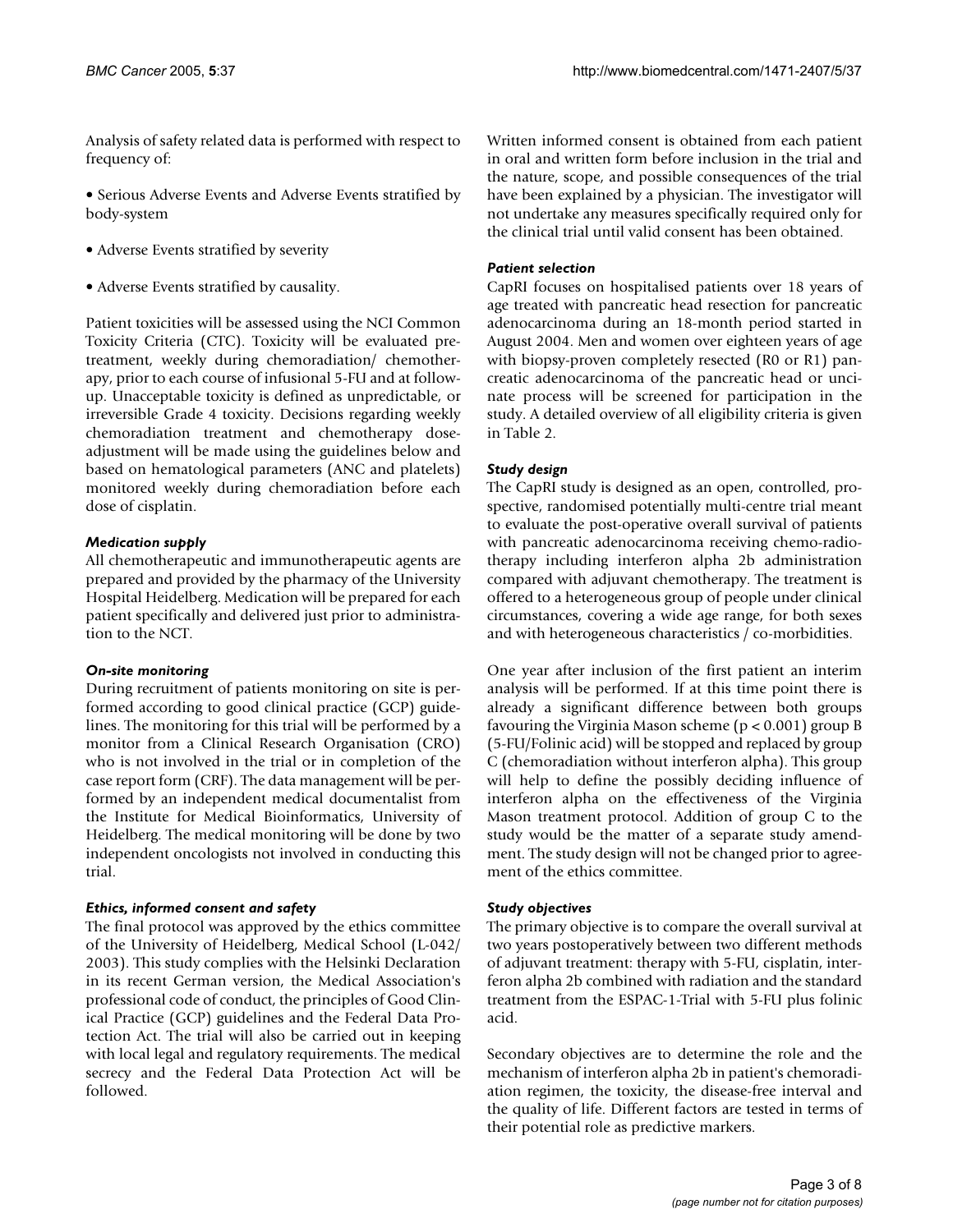

#### *Randomisation and standardised treatment scheme*

A block-randomisation-list is generated via computer system (SAS Version 8.2, SAS Institute Inc., Cary, USA). The sealed randomisation list is stored in the investigator file. Patients are randomised using sealed opaque envelopes in the independent study centre at the Department of Surgery (Clinical Study Centre – "Klinisches Studienzentrum Chirurgie" – KSC) until informed consent is attained and diagnostic procedures rule out any contra-indication for participation in this trial.

After randomisation and pre-treatment evaluation treatment must begin within 12 weeks of surgery. A port catheter will be placed after informed consent and randomisation will be done within one to two weeks after pancreatoduodenectomy for patients in study arm A. These patients will be treated with 200 mg/m<sup>2</sup>/day 5-FU by continuous intravenous infusion at days 1–38.

Cisplatin – 30 mg/m<sup>2</sup> (maximum single cisplatin dose of 60 mg) iv over 60 minutes on days 1, 8, 15, 22, 29, 36 (6 doses). Two to three hours before and after cisplatin administration the patients will receive hydration of at least 2 litres.

Interferon alpha-2b (Intron A) will be administered at a dose of 3 million units subcutaneously three times weekly (Monday, Wednesday, and Friday) for 17 doses. Non-steroidal anti-inflammatory drugs and steroids should be avoided if possible during Intron A treatment.

External beam radiation is to be given concurrently with chemotherapy with a total dose of 50.4 Gy in 28 fractions over 5.5 weeks (1.8 Gy/day). The pancreatic bed (i. e. resection margin) will be covered with a minimum margin of 2 cm. The hepatoduodenal ligament, origins of the celiac axis and superior mesenteric artery will be included. The AP/PA fields must include the entire duodenal C-loop as seen on the pre-operative CT scan. All patients will receive XRT per informed consent. A four-field technique with AP/PA and lateral fields and customised blocking is required. The beams will be weighted more heavily in the AP/PA fields (usually 2:1 compared to the lateral fields). The dose contribution from the lateral fields should be restricted to 20 Gy. Simulation should be done with the patient in the supine position with "arms up" position. A dosage greater than or equal to 10 MV photons should be used.

In study arm A the patients receive post-chemoradiation 5-FU infusions of 200/mg/m2 /day by continuous intravenous infusion on days 64–101 and 120–161. The timing of these courses of infusional 5-FU will be adjusted in patients who have treatment interruptions.

Patients in study arm B will be treated with 20 mg/m2 intravenous bolus injection of Folinic acid, D-L form, followed by 425 mg/m2/day intravenous bolus injection of 5-FU given on 5 consecutive days every 28 days for 6 cycles, i.e. 24 weeks.

The treatment protocol is outlined in figure 1.

#### *Investigation schedule and follow-up*

Pre-treatment evaluation for patients who are enrolled in study arm A includes a single low-dose (3 Mio U) injection of INTRON A prior to therapy (LDI). Blood will be drawn for intensive immunological studies. All patients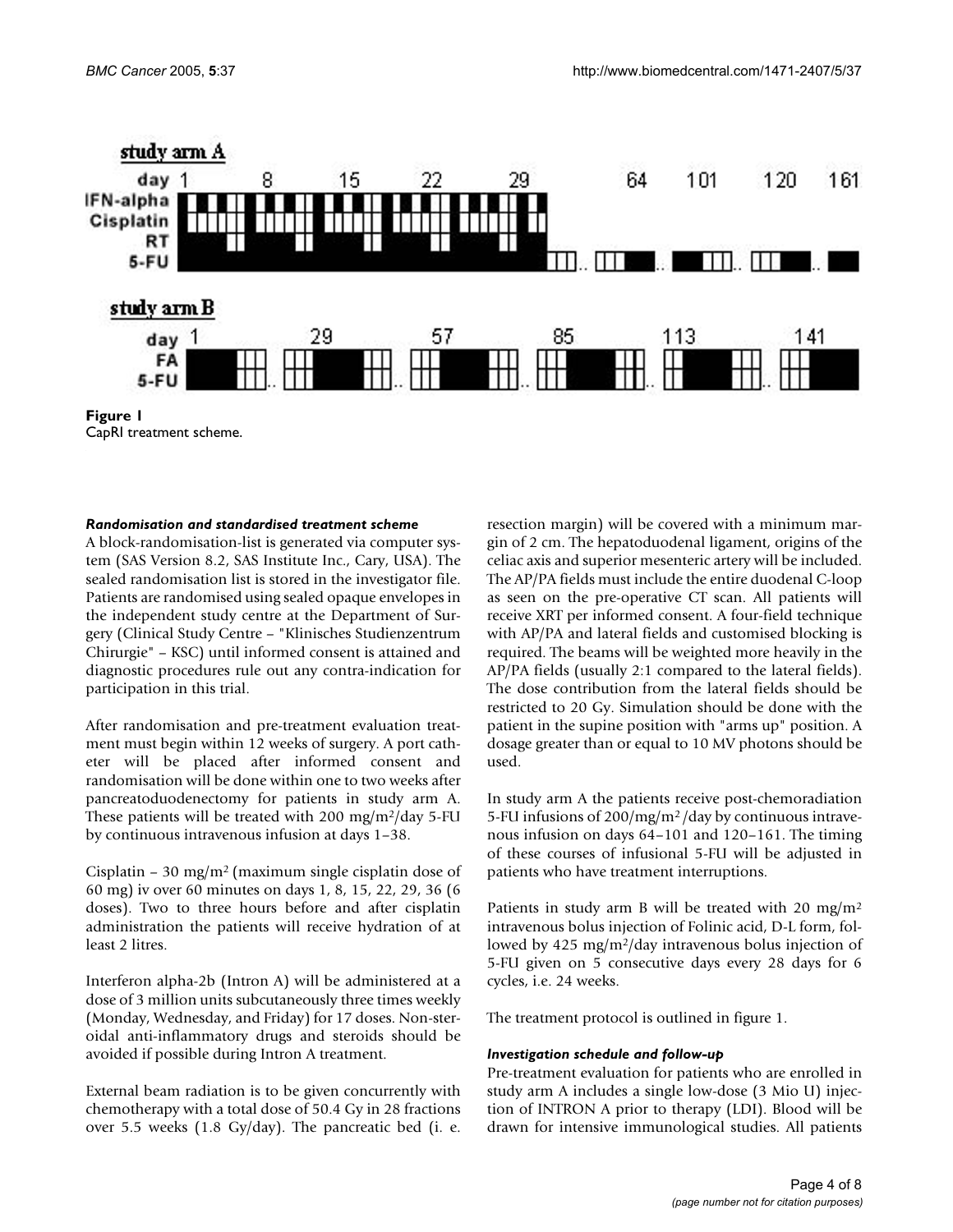(study arm A or B) must have appropriate lab and radiographic studies (CXR; CT abdomen [done post-operatively]; CBC; platelet count; BUN; creatinine; bilirubin, CA 19-9, and CEA) conducted prior to study enrolment to meet eligibility criteria.

During days 1–38 [study arm A] or during chemotherapy [study arm B] patients will be assessed with laboratory evaluation: complete blood count and blood chemistries weekly. Laboratory parameters in study arm A will be evaluated before each dose of cisplatin. Creatinine will be determined also one day after administration of cisplatin. Blood from members of study arm A will be investigated weekly for immunological markers.

Vital signs (blood pressure and pulse rate) and temperature are controlled daily during treatment. Patients are evaluated prior to receiving chemoradiation or chemotherapy. Patients enrolled in study arm A are evaluated weekly by the medical oncology and radiation oncology team during treatment. The team will check patients at each visit for symptoms due to therapy; a physical examination and complete safety labs should be performed. The patients' mental state will be investigated weekly. The questionnaire CES-D will be used as support. The three module questionnaire will be filled out during weeks 3 and 6 (study arm A) or week 3 and week 24 for study arm B.

During post-chemoradiation, infusional 5-FU (Study Arm A) patients will be evaluated by a physician prior to treatment and every 2 to 3 weeks with clinical assessment and laboratory parameters including a CBC, electrolytes, BUN, and creatinine. If patients undergo post chemoradiotherapy infusional 5-FU coordinated by an outside medical oncologist, a study nurse will contact the patient at least once weekly by telephone.

In the post-treatment period patients will be seen every 3 months by the surgical service for the first 2 years, every 4 months for the third year, and every 6 months during the 4th and 5th post-treatment years.

The aggregate clinical, laboratory, and imaging evaluations required per protocol as well as the timing of the optional three module questionnaire are outlined in table 1.

The follow-up will be continued for two years. Follow-up data of overall survival will be evaluated annually.

#### *Assessment of quality of life*

Measurement of quality of life is one of the secondary objectives of the trial. Overall survival, return to previous employment as well as persistence of symptoms, the ability to perform appropriate activities and to care for oneself are criteria applied in the three questionnaires used in this study.

EORTC QLQ-C30 is a general measure of qualitiy of life in cancer patients. It incorporates nine multi-item scales: five functional scales (physical, role, cognitive, emotional, and social); three symptom scales (fatigue, pain, and nausea and vomiting); and a global health and quality-of-life scale [17]. Specific symptoms (dyspnoea, insomnia, anorexia, constipation, diarrhoea, and financial impact) are measured as six single items. This instrument has been used extensively with a variety of cancer patients and was able to discriminate between individuals with metastatic and non-metastatic disease, as well as between patients at different stages of illness. The scale has good internal consistency (alpha > 0.70), and good test re-test reliability (0.80 to 0.90) [18].

To assess disease-specific symptoms for patients with pancreatic cancer the pancreatic specific module (QLQ-PAN26) [19] that has been designed to use long with the general measure is used in this study.

The CES-D [20] is a 20-item self-report measure of depression that emphasises the emotional dimension. Its emphasis on the affective components of depression and is preferable for use in medical populations. It has demonstrated high internal consistency in both the general population and in patient populations and convergent validity with other measures of depression [21].

#### *Evaluation of the role of interferon alpha*

In addition to the Virginia Mason and the MD Anderson study, an investigation of the effects and mechanism of INTRON A will be performed. IFN alpha seems to have the greatest activity of all interferons in malignancies [21- 23] but its mode of action is poorly understood.

It probably consists of a combination of stimulation of cell-mediated cytotoxicity [24,25], direct antiproliferative anti-tumour activity, and an anti-angiogenic effect [15,26- 31]. The known molecular and cellular effects of IFNalpha appear to complement the mechanism of action of other therapies [28].

In view of the significant improvement in survival rates achieved by using interferon alpha in the Virginia Mason study, studies are now needed to define the molecular and immunologic mechanism(s) of this modality. If the mechanism of action of IFN-alpha is more clearly understood it can be applied more selectively and its therapeutic index will be enhanced.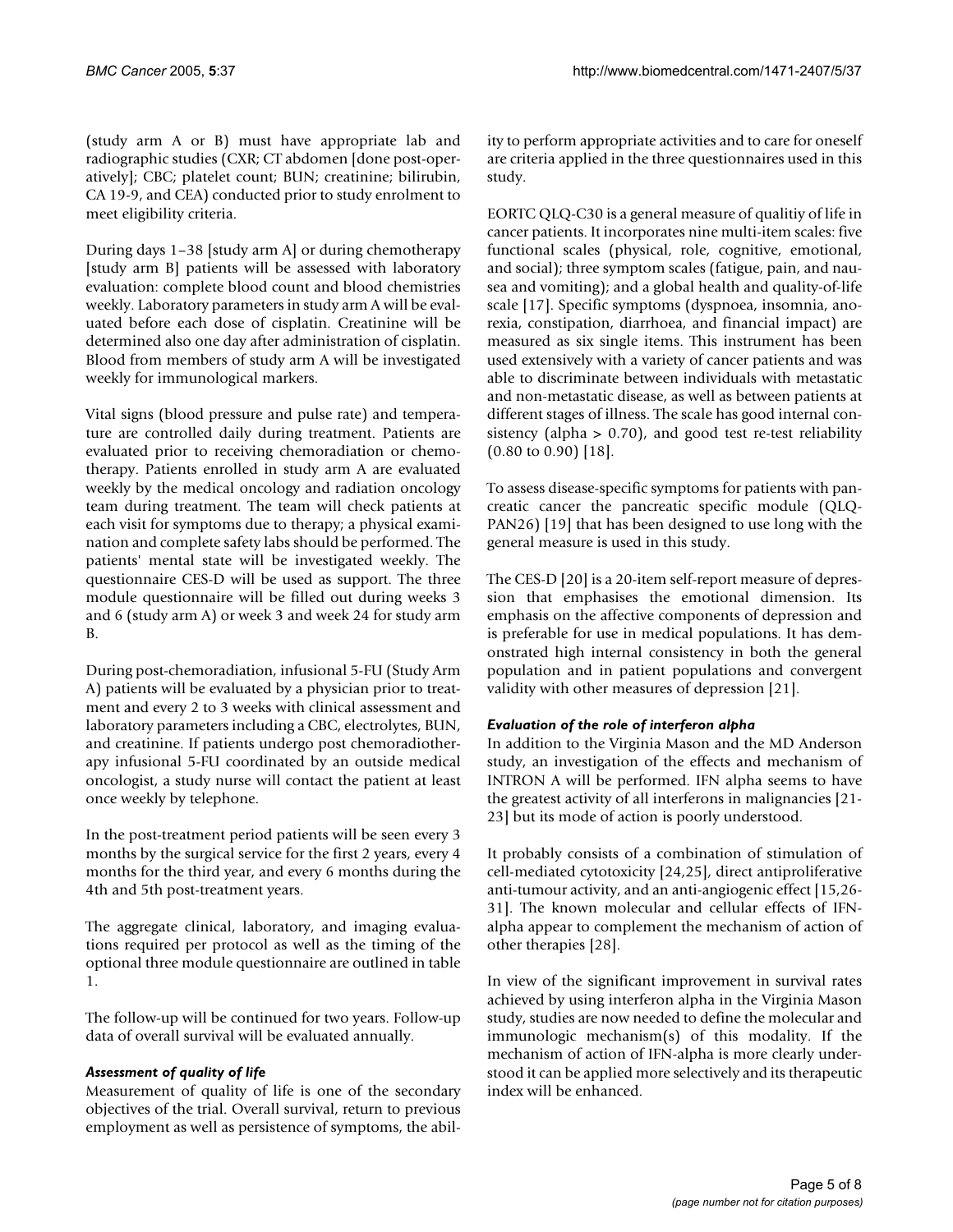Patients in study arm A at the CapRI trial will receive a single low-dose injection of 1 million units (LDI) prior to therapy. Accompanying immunological analysis should help to define predictive response markers. During therapy patients blood samples of approx. 20 ml will be drawn once a week for immunological studies. The panel will include immunophenotypings, detection of cytokine mRNA in lymphocytes, determination of cytokine patterns in peripheral blood, cellular cytotoxicity assays against autologous tumor cells and determination of apoptotic effects of interferon against autologous tumor cells.

#### *Statistical considerations and sample size estimation*

The primary endpoint in this study is the overall survival period, measured from the date of resection. The sample size calculation is based on the assumption of a constant monthly hazard rate of 0.044 in the standard group and a constant monthly hazard rate of 0.021 in the experimental group. The hazard values are derived from two-year survival rates in the study groups (using the formula  $\lambda_{\rm group}$  $= -1 \times \ln(P_{24,\text{group}})/24$ ) with a two-year survival rate of 35% in the control group [11,12]and a conservative twoyear survival rate of 60% in study arm A[13].

Assuming an accrual period of 18 months and a follow-up of 42 months [14,15], testing for a difference in hazard (hazard ratio  $\neq$  1) on level  $\alpha$  = 0.05 and with a power of 80% a study sample size of 96 patients is needed. Taking into consideration the estimate of approximately 14 patients which will not complete the treatment, a total number of 110 patients should be randomised.

The overall survival will be summarised by Kaplan-Meier estimate and differences in therapy protocols will be analysed by univariate Cox-regression.

Various secondary endpoints will be evaluated in this study as well. Disease free survival, measured from date of operation, will be summarised by Kaplan-Meier estimate.

One year after inclusion of the first patient an interim analysis will be carried out which could result in stopping arm B. The planning of the study is based on a fix sample approach and not on groups sequential. Because the alpha level of the interim analysis is set to  $\alpha$  = 0.001, the sample size calculated from a group sequential approach will be similar to the sample size of the fixed study approach.

The main evaluation will be performed two years after the last patient's enrolment.

There will be explicit stopping rules in place to terminate the trial early in the unlikely event that an unacceptably high rate of treatment related deaths (TRD) is observed.

TRD will be monitored using the design of Thall and Simon [16]. A non-informative Beta prior distribution (i.e., B (0.015, 0.085) for TRD rate is assumed. The trial will be stopped if at any point during the trial there is a greater than 90% probability that the true TRD rate is greater than 0.05. Each patient will subsequently be evaluated and, an independent safety board will be consulted in making decision.

In view of the poor prognosis of the patient group, there will be no explicit stopping rules based on the overall number of toxicities, since even high rates of reversible toxicities seem acceptable if there is a large survival gain. Patients can withdraw from study participation at any time. Patients are taken off the study if unacceptable toxicity appears. Unacceptable toxicity is defined as unexpected serious side effects or irreversible Grade 4 toxicity. Patients who withdraw from the study may be treated with 5-FU and folinic acid or with gemcitabine. The decision will be based on the individual reasons for withdrawing from the study.

One year after inclusion of the first patient an interim analysis will be done. If at this time point there already is a significant difference between both groups favouring the Virginia Mason scheme (p < 0.001) group B (5-FU/Folinic acid) will be stopped and replaced by group C (chemoradiation without interferon alpha).

# **Discussion**

The role of adjuvant therapy in potentially curatively resected adenocarcinoma of the pancreas remains a matter of debate. As the first, large multi-centre randomised controlled trial (RCT), the ESPAC-1-Trial clearly favoured adjuvant chemotherapy over postoperative chemoradiation [3]. However the quality of the radio-chemotherapeutic regimen in the ESPAC-1-Trial has been disputed. The Virgina Mason study group in Seattle, USA, published very promising data in phase-II-study involving immunotherapy and chemoradiation in the adjuvant setting [4]. The reliability of the data has been intensively discussed and there even a source-data-verification was performed by the National Cancer Institute (NCI). In the current setting with a reference adjuvant treatment from an RCT and very promising data from a phase-II-trial, there is the ideal basis for a controlled trial comparing the two most current and successful regimen. Being a centre focusing on pancreatic diseases and especially malignancies we therefore planned and conduct such a trial.

The CapRI study is an open, randomised controlled trial investigating the survival of patients after potentially curative resection of a pancreatic adenocarcinoma treated adjuvant with 5-FU, cisplatin, INTRON A combined with radiation or 5-FU plus folinic acid. The role and the mech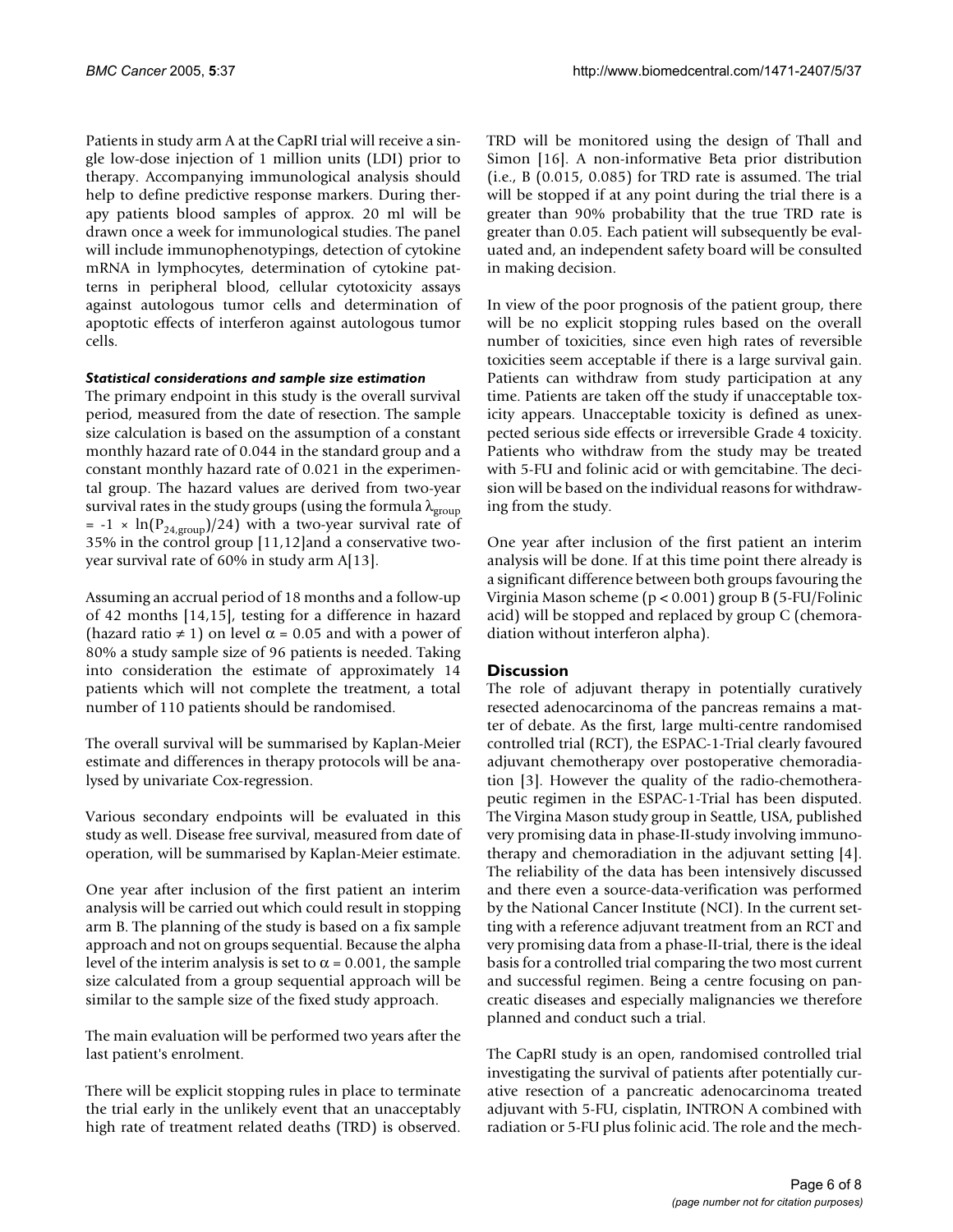anism of interferon alpha 2b in patient's chemoradiation regimen are evaluated. The toxicity, the disease-free interval and the quality of life are assessed. Different factors are tested for a potential role as predictive marker.

The results of the CapRI trial will definitely advance clinical and scientific knowledge on the adjuvant treatment of pancreatic carcinoma as it may confirm or de-mystify the remarkable results from the Virginia Mason study group.

#### **Abbreviations**

CCC Comprehensive Cancer Centre

CRF Case Report Form

CRO Clinical Research Organisation

GCP Good Clinical Practice

ICH International Conference on Harmonisation of Technical

Requirements for Registration of Pharmaceuticals for

Human Use

IEC Independent Ethics Committee

ITT Intention-to-treat-analysis

NCT National Centre for Tumourdiseases

RCT Randomised Controlled Trial

SDGC Study Centre of the German Surgical Society

#### **Competing interests**

The author(s) declare that they have no competing interests.

#### **Authors' contributions**

The first three authors contributed equally. AM, JS, MWB planned, coordinated and conducted the study. Medical care is covered by KL, KH, HSW, SF, HT and TH. HPK and CS recruited patients and provided randomization. HG, VD and DJ took part in conducting the study. Scientific program is planned by AM and carried out by AM and KH. All authors read and approved the final manuscript.

#### **Note**

Table 1: Investigation schedule

Table 2: Eligibility Criteria

#### **Acknowledgements**

The trial is supported by the Manfred-Lautenschläger-Foundation, Gaiberg, Germany.

#### **References**

- 1. Wagner M, Redaelli C, Lietz M, Seiler CA, Friess H, Büchler MW: **Cuartive resection is the single most important factor deter**mining outcome in **[adenocarcinoma.](http://www.ncbi.nlm.nih.gov/entrez/query.fcgi?cmd=Retrieve&db=PubMed&dopt=Abstract&list_uids=15122610)** *Br J Surg* 2004, **91(5):**586-594.
- 2. Evans D: **Table 33.4–8, Principles and Practices of Oncology,.** *Volume 1145*. 6th edition. Lippincott, Williams and Wilkins, Inc; 2000.
- 3. Neoptolemos JP, Stocken DD, Friess H, Bassi C, Dunn JA, Hickey H, Beger H, Fernandez-Cruz L, Dervenis C, Lacaine F, Falconi M, Pederzoli P, Pap A, Spooner D, Kerr DJ, Buchler MW, European Study Group for Pancreatic Cancer: **[A randomized trial of chemoradi](http://www.ncbi.nlm.nih.gov/entrez/query.fcgi?cmd=Retrieve&db=PubMed&dopt=Abstract&list_uids=15028824)[otherapy and chemotherapy after resection of pancreatic](http://www.ncbi.nlm.nih.gov/entrez/query.fcgi?cmd=Retrieve&db=PubMed&dopt=Abstract&list_uids=15028824) [cancer.](http://www.ncbi.nlm.nih.gov/entrez/query.fcgi?cmd=Retrieve&db=PubMed&dopt=Abstract&list_uids=15028824)** *N Engl J Med* 2004, **350(12):**1200-10.
- 4. Picozzi VJ, Kozarek RA, Traverso LW: **[Interferon-based adjuvant](http://www.ncbi.nlm.nih.gov/entrez/query.fcgi?cmd=Retrieve&db=PubMed&dopt=Abstract&list_uids=12727570) [chemoradiation therapy after pancreaticoduodenectomy](http://www.ncbi.nlm.nih.gov/entrez/query.fcgi?cmd=Retrieve&db=PubMed&dopt=Abstract&list_uids=12727570) [for pancreatic adenocarcinoma.](http://www.ncbi.nlm.nih.gov/entrez/query.fcgi?cmd=Retrieve&db=PubMed&dopt=Abstract&list_uids=12727570)** *Am J Surg* 2003, **185(5):**476-80.
- 5. Picozzi VJ, Traverso LW: **[The Virginia Mason approach to local](http://www.ncbi.nlm.nih.gov/entrez/query.fcgi?cmd=Retrieve&db=PubMed&dopt=Abstract&list_uids=15350940)[ized pancreatic cancer.](http://www.ncbi.nlm.nih.gov/entrez/query.fcgi?cmd=Retrieve&db=PubMed&dopt=Abstract&list_uids=15350940)** *Surg Oncol Clin N Am* 2004, **13(4):**663-74.
- 6. Holsti LR, Mattson K, Niiranen A, Standertskiold-Nordenstam CG, Stenman S, Sovijarvi A, Cantell K: **[Enhancement of radiation](http://www.ncbi.nlm.nih.gov/entrez/query.fcgi?cmd=Retrieve&db=PubMed&dopt=Abstract&list_uids=3038802) [effects by alpha interferon in the treatment of small cell car](http://www.ncbi.nlm.nih.gov/entrez/query.fcgi?cmd=Retrieve&db=PubMed&dopt=Abstract&list_uids=3038802)[cinoma of the lung.](http://www.ncbi.nlm.nih.gov/entrez/query.fcgi?cmd=Retrieve&db=PubMed&dopt=Abstract&list_uids=3038802)** *Int J Radiat Oncol Biol Phys* 1987, **13:**1161-6.
- 7. Pazdur R: **[Fluorouracil and recombinant interferon alpha-2a](http://www.ncbi.nlm.nih.gov/entrez/query.fcgi?cmd=Retrieve&db=PubMed&dopt=Abstract&list_uids=1931711) [in advanced gastrointestinal neoplasms.](http://www.ncbi.nlm.nih.gov/entrez/query.fcgi?cmd=Retrieve&db=PubMed&dopt=Abstract&list_uids=1931711)** *Br J Haematol* 1991, **79:**56-9.
- 8. Pazdur R, Ajani JA, Patt YZ, Winn R, Jackson D, Shepard B, DuBrow R, Campos L, Quaraishi M, Faintuch J, *et al.*: **[Phase II study of fluor](http://www.ncbi.nlm.nih.gov/entrez/query.fcgi?cmd=Retrieve&db=PubMed&dopt=Abstract&list_uids=2230894)[ouracil and recombinant interferon alpha-2a in previously](http://www.ncbi.nlm.nih.gov/entrez/query.fcgi?cmd=Retrieve&db=PubMed&dopt=Abstract&list_uids=2230894) [untreated advanced colorectal carcinoma.](http://www.ncbi.nlm.nih.gov/entrez/query.fcgi?cmd=Retrieve&db=PubMed&dopt=Abstract&list_uids=2230894)** *J Clin Oncol* 1990, **8:**2027-31.
- 9. Etienne MC, Bernard S, Fischel JL, Formento P, Gioanni J, Santini J, Demard F, Schneider M, Milano G: **[Dose reduction without loss](http://www.ncbi.nlm.nih.gov/entrez/query.fcgi?cmd=Retrieve&db=PubMed&dopt=Abstract&list_uids=2003979) [of efficacy for 5-fluorouracil and cisplatin combined with foli](http://www.ncbi.nlm.nih.gov/entrez/query.fcgi?cmd=Retrieve&db=PubMed&dopt=Abstract&list_uids=2003979)nic acid. In vitro study on human head and neck carcinoma [cell lines.](http://www.ncbi.nlm.nih.gov/entrez/query.fcgi?cmd=Retrieve&db=PubMed&dopt=Abstract&list_uids=2003979)** *Br J Cancer* 1991, **63:**372-7.
- 10. Ma J, Patrut E, Schmidt J, Knaebel H-P, Buchler M-W, Maerten A: **A In vitro analysis of the role of interferon-alpha in combined chemoradiationtherapy in the adjuvant treatment of pancreatic carcinoma (CapRI).** *World J Gastroenterol* in press.
- 11. Neoptolemos JP, Dunn JA, Stocken DD, Almond J, Link K, Beger H, Bassi C, Falconi M, Pederzoli P, Dervenis C, Fernandez-Cruz L, Lacaine F, Pap A, Spooner D, Kerr DJ, Friess H, Buchler MW: **[Adju](http://www.ncbi.nlm.nih.gov/entrez/query.fcgi?cmd=Retrieve&db=PubMed&dopt=Abstract&list_uids=11716884)[vant chemoradiotherapy and chemotherapy in resectable](http://www.ncbi.nlm.nih.gov/entrez/query.fcgi?cmd=Retrieve&db=PubMed&dopt=Abstract&list_uids=11716884) [pancreatic cancer: a randomised controlled trial.](http://www.ncbi.nlm.nih.gov/entrez/query.fcgi?cmd=Retrieve&db=PubMed&dopt=Abstract&list_uids=11716884)** *Lancet* 2001, **358:**1576-85.
- 12. Sohn TA, Yeo CJ, Cameron JL, Koniaris L, Kaushal S, Abrams RA, Sauter PK, Coleman J, Hruban RH, Lillemoe KD: **[Resected adenocar](http://www.ncbi.nlm.nih.gov/entrez/query.fcgi?cmd=Retrieve&db=PubMed&dopt=Abstract&list_uids=11307091)[cinoma of the pancreas-616 patients: results, outcomes, and](http://www.ncbi.nlm.nih.gov/entrez/query.fcgi?cmd=Retrieve&db=PubMed&dopt=Abstract&list_uids=11307091) [prognostic indicators.](http://www.ncbi.nlm.nih.gov/entrez/query.fcgi?cmd=Retrieve&db=PubMed&dopt=Abstract&list_uids=11307091)** *J Gastrointest Surg* 2000, **4:**567-79.
- 13. Picozzi V: **Adjuvant chemoradiation for resected pancreas cancer using alpha-interferon, 5-FU and cisplatin as radiosensitizers: update of a phase II trial.** *Proc ASCO #1032* 2000.
- 14. Kirkwood J: **[Cancer immunotherapy: the interferon-alpha](http://www.ncbi.nlm.nih.gov/entrez/query.fcgi?cmd=Retrieve&db=PubMed&dopt=Abstract&list_uids=12068384) [experience.](http://www.ncbi.nlm.nih.gov/entrez/query.fcgi?cmd=Retrieve&db=PubMed&dopt=Abstract&list_uids=12068384)** *Semin Oncol* 2002, **29:**18-26.
- 15. Xu D, Erickson S, Szeps M, Gruber A, Sangfelt O, Einhorn S, Pisa P, Grander D: **[Interferon alpha down-regulates telomerase](http://www.ncbi.nlm.nih.gov/entrez/query.fcgi?cmd=Retrieve&db=PubMed&dopt=Abstract&list_uids=11110707) [reverse transcriptase and telomerase activity in human](http://www.ncbi.nlm.nih.gov/entrez/query.fcgi?cmd=Retrieve&db=PubMed&dopt=Abstract&list_uids=11110707) [malignant and nonmalignant hematopoietic cells,.](http://www.ncbi.nlm.nih.gov/entrez/query.fcgi?cmd=Retrieve&db=PubMed&dopt=Abstract&list_uids=11110707)** *Blood* 2000, **96:**4313-8.
- 16. Thall PF, Simon R: **[Practical Bayesian guidelines for phase IIB](http://www.ncbi.nlm.nih.gov/entrez/query.fcgi?cmd=Retrieve&db=PubMed&dopt=Abstract&list_uids=7980801) [clinical trials.](http://www.ncbi.nlm.nih.gov/entrez/query.fcgi?cmd=Retrieve&db=PubMed&dopt=Abstract&list_uids=7980801)** *Biometrics* 1994, **50:**337-49.
- 17. Aaronson NK, Ahmedzai S, Bergman B, Bullinger M, Cull A, Duez NJ, Filiberti A, Flechtner H, Fleishman SB, de Haes, J C, *et al.*: **[The Euro](http://www.ncbi.nlm.nih.gov/entrez/query.fcgi?cmd=Retrieve&db=PubMed&dopt=Abstract&list_uids=8433390)pean Organization for Research and Treatment of Cancer [QLQ-C30: a quality-of-life instrument for use in interna](http://www.ncbi.nlm.nih.gov/entrez/query.fcgi?cmd=Retrieve&db=PubMed&dopt=Abstract&list_uids=8433390)[tional clinical trials in oncology.](http://www.ncbi.nlm.nih.gov/entrez/query.fcgi?cmd=Retrieve&db=PubMed&dopt=Abstract&list_uids=8433390)** *J Natl Cancer Inst* 1993, **85:**365-76.
- 18. Hjermstad MJ, Fossa SD, Bjordal K, Kaasa S: **[Test/retest study of](http://www.ncbi.nlm.nih.gov/entrez/query.fcgi?cmd=Retrieve&db=PubMed&dopt=Abstract&list_uids=7738629) [the European Organization for Research and Treatment of](http://www.ncbi.nlm.nih.gov/entrez/query.fcgi?cmd=Retrieve&db=PubMed&dopt=Abstract&list_uids=7738629) [Cancer Core Quality-of-Life Questionnaire.](http://www.ncbi.nlm.nih.gov/entrez/query.fcgi?cmd=Retrieve&db=PubMed&dopt=Abstract&list_uids=7738629)** *J Clin Oncol* 1995, **13:**1249-54.